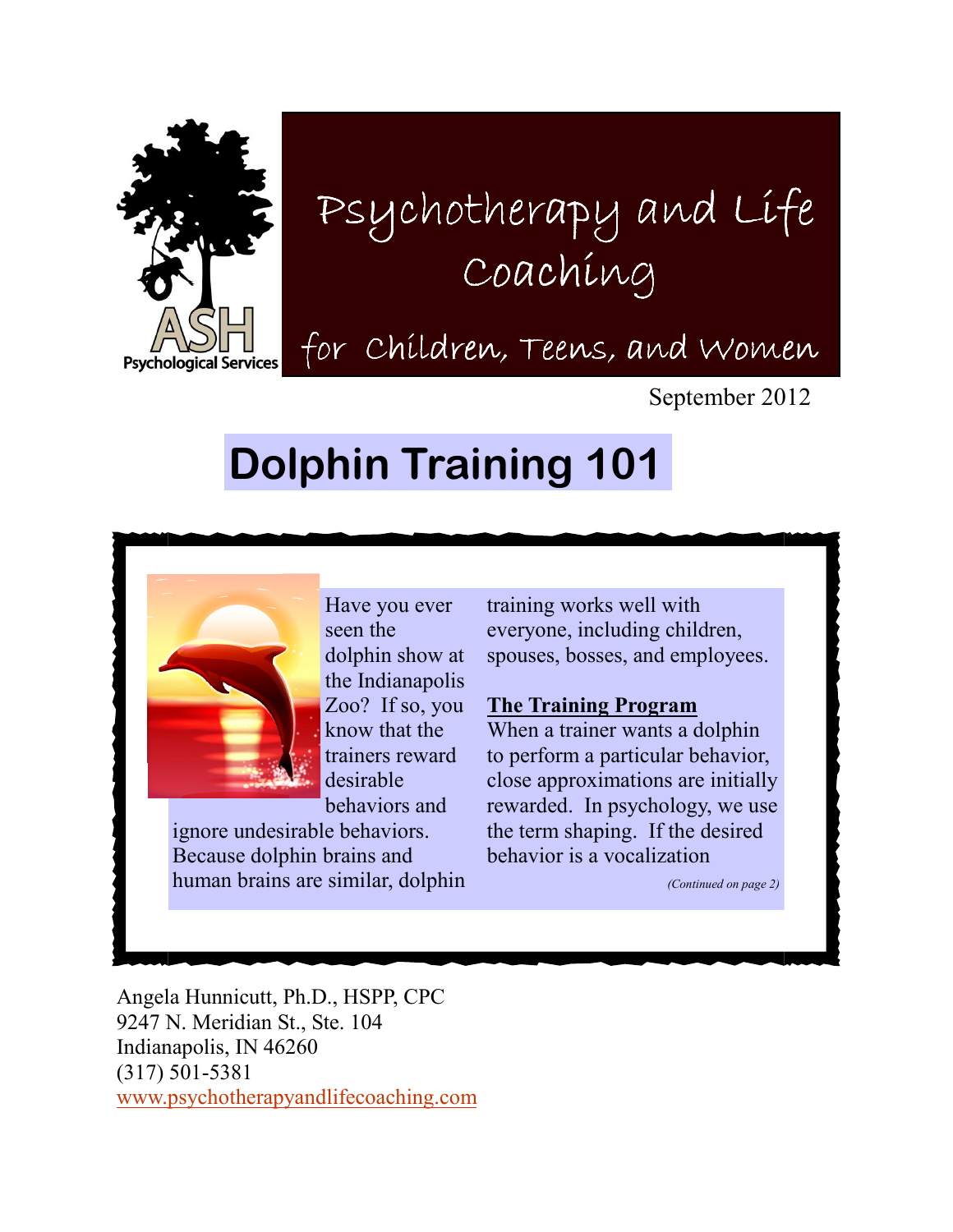#### (Continued from page 1)

(clicking for a dolphin or talking for a human), any vocalization is initially rewarded, then only the vocalizations close to the desired one is rewarded, and finally only the particular vocalization is rewarded. Anything undesirable is ignored. Neither a positive nor a negative response is given—no response at all is given, and the trainer returns to the training.



Rewards are in the form of attention, positive physical touch, and fish. While food is

often reinforcing to humans, perhaps other rewards are preferable for good health (unless it's fish!). Certainly, physical touch, such as a hug or kiss, can be rewarding to our children, spouses, or other close family members. For a boss, employee, or less intimate relationship, a high five, fist bump, or pat on the back can be encouraging. Positive attention might be a simple thank you, praise, acknowledging someone's effort, or spending time together. Of course, tangible rewards, such as flowers, toys, plaques, or bonuses can be given, but be sure to vary rewards from tangible to

intangible or the behavior will only occur in response to tangible rewards.

#### Training in the Real World

You know the typical scenario. Your kid or spouse leaves a wet towel on the bathroom floor, and you tell him/her for the 100th time to pick it up and quit leaving it on the floor. You know it won't do any good, but you don't know what else to do.

Enter Dolphin Training 101. Stop paying attention to the wet towel on the floor. I know it's easier said than done. Do not say anything about the wet towel until or unless it gets picked up. Then, respond positively and enthusiastically (but NOT sarcastically or unrealistically). For example, "Thank you so much for picking up your wet towel. It made it so easy to clean up the rest of the bathroom." The wet towel doesn't get picked up? Shaping begins. "Thank you for not leaving your wet towel in the middle of the floor." Or, if it was left on the side of the tub, "Thank you for getting your wet towel off of the floor."

#### Will It Work?

According to Amy Sutherland in her New York Times article,

(Continued on page 3)